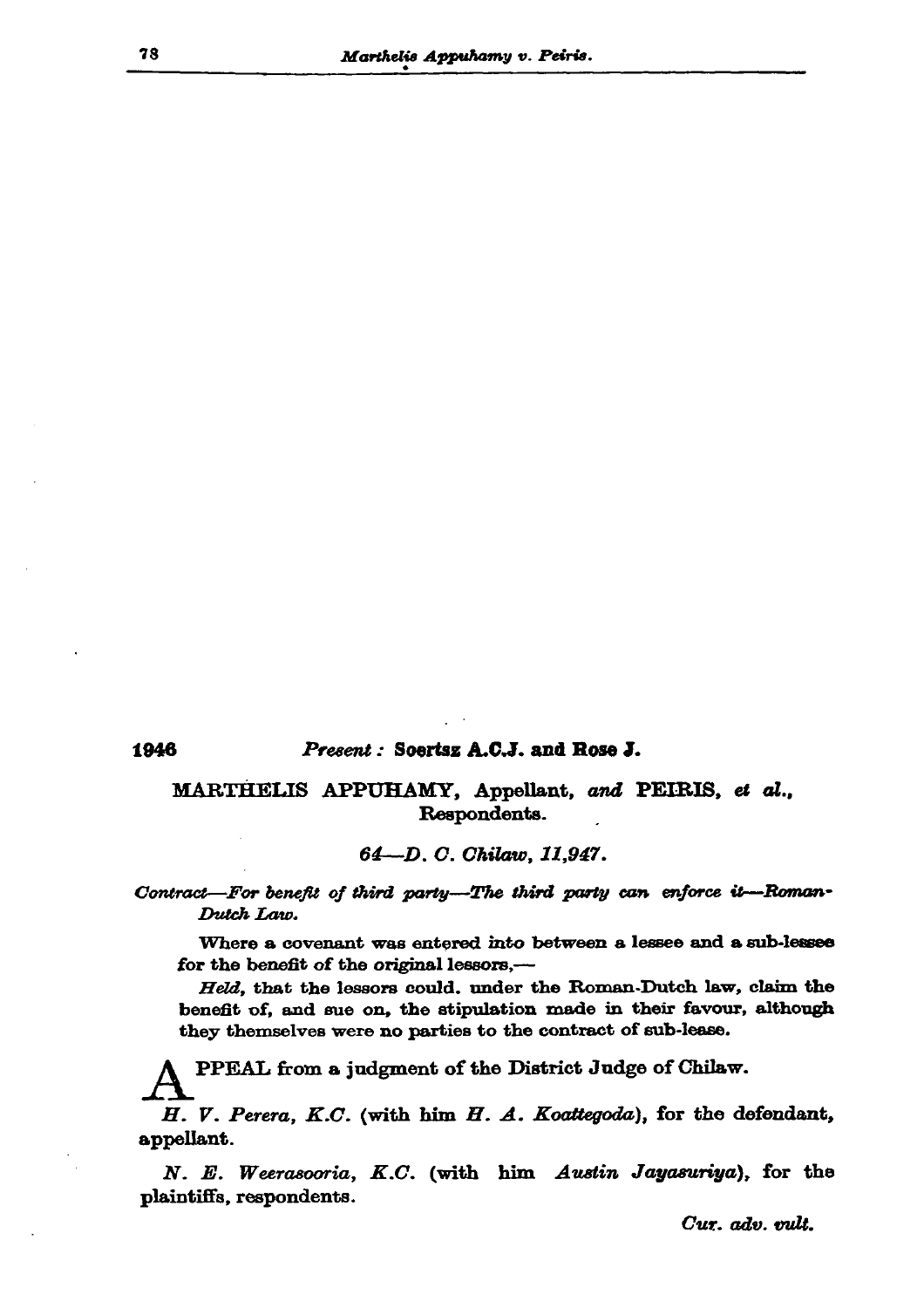January 16, 1946. SOERTSZ A.C.J.-

The facts that are material for the consideration of the question that arises in this case are as follows :- The first plaintiff and her deceased husband, being in urgent need of a sum of sixty thousand rupees obtained it from the first plaintiff's father, giving him in return a lease of certain lands belonging to them, for a period of 20 years from March 6, 1926, at an annual rental of Rs. 3,000. A covenant in the indenture of lease provided "that if the said lessee possessed the property hereby leased within the first seventeen years in full absolutely without any interruption from the said lessors or from any one of their heirs and so forth (sic), he shall assign back the lease of the remaining three years without recovering any money from the lessors or their heirs and so forth (sic) after such possession, that the said lessors shall cause to possess the property hereby leased within the said leasehold period uninterruptedly and that if any damage of or loss sustained in failure thereof the lessors shall pay all such damage and loss unto the said lessee. That the lessee shall at the termination of the said lease deliver back the said property unto the said lessors without causing any damage thereto and shall vacate same peacefully. And the said two parties the lessors and lessee for themselves and their heirs, executors, administrators and assigns have hereby further promised and bound to and with the other party for the true performance of the aforesaid conditions".

By an indenture of lease dated June 4, 1927, the lessee sub-leased these lands to his son Walter for a period of eighteen years and eight months subject to a condition similar to that undertaken by him. Walter sub-leased the premises at the end of fourteen years and six months to one K. A. S. Fernando for a period of four years and three months providing for an earlier termination of the lease. K. A. S. Fernando, himself, by indenture dated October 6, 1942, sub-leased these lands to the defendant-appellant for a period of forty-one months, an earlier termination being again provided for.

The plaintiffs now complain that although the period of seventeen years has elapsed without let or hindrance on their part to the persons entitled to the possession of these lands, the defendant has continued to possess them wrongfully and unlawfully. The first plaintiff is one of the lessors, and the second, third and fourth plaintiffs are the children born to her and the deceased lessor. The defendant is the last sub-lessee, his lease having commenced when the seventeen-year period referred to in the first indenture of lease had five months more to go to attain completion. They therefore pray for a declaration :-

- (a) that the defendant holds the leasehold rights in respect of the said lands and premises for the benefit of the plaintiffs as regards the period commencing from March 6, 1943, to March 6, 1946.
- $(b)$  that the defendant be ordered to execute a valid assignment of the said leasehold rights for the said period in favour of the plaintiffs.
- (c) Alternatively, that the Court may be pleased to declare that the rights of the defendant to hold the said lands and premises became extinguished on March 6, 1943, and that the plaintiffs became entitled to the said lands and premises.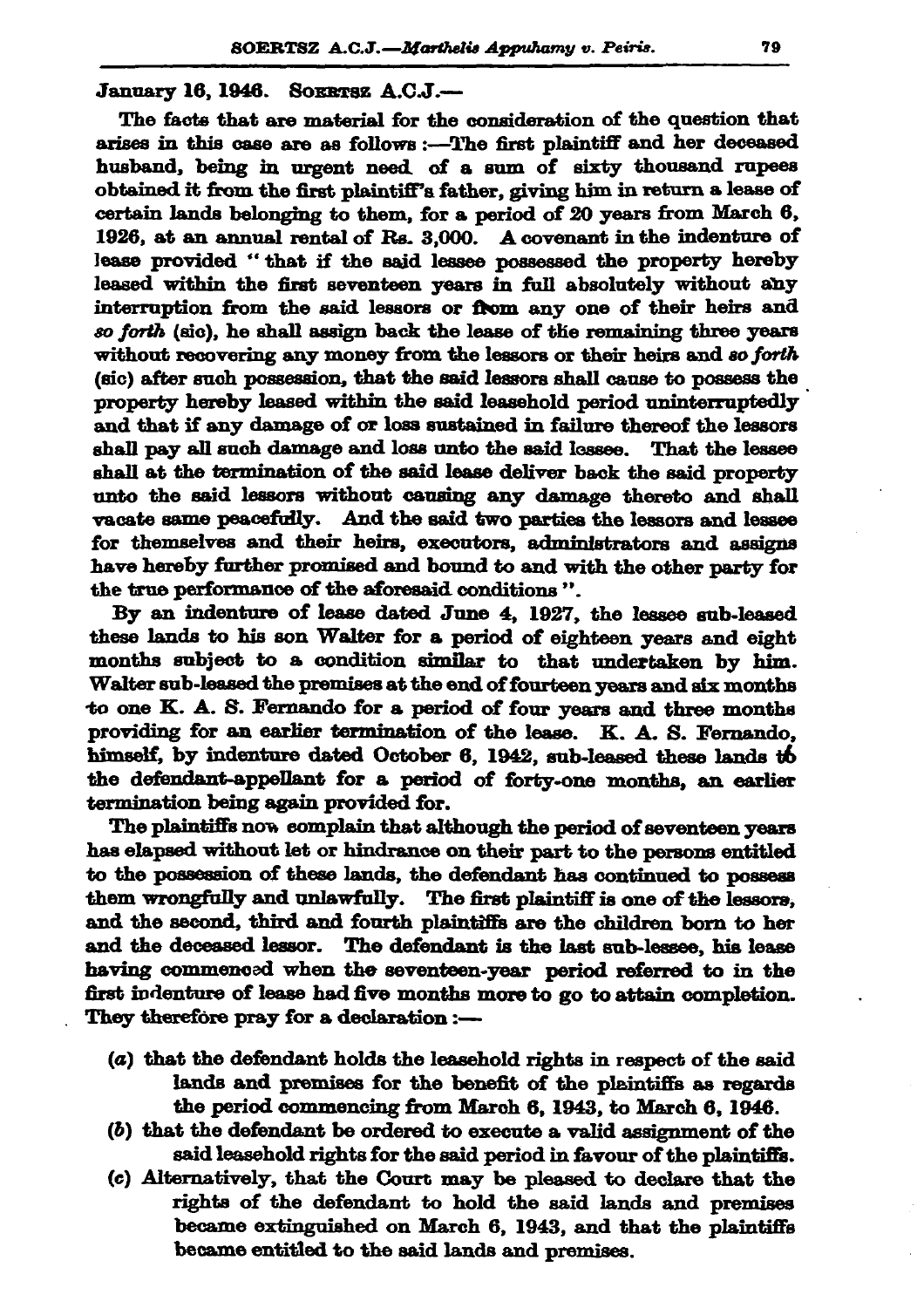$(d)$  that the Court may declare that the plaintiffs became entitled to the possession of the said lands and premises on March 6. 1943, and that the defendant is in the possession of the same unlawfully since the said date and is liable to pay damages from March 6, 1943, till the plaintiffs are restored to peaceful possession of the said lands and premises at a rate to be ascertained by Court.

The trial Judge found that the lessee and the sub-lessees " had undisputed possession of the leased lands for a full period of seventeen vears".  $I$  agree with him for, on the evidence in the case, any other conclusion is hardly possible. On that finding, there can be no doubt whatever that if the question raised in this case had arisen between the plaintiffs and the original lessee, it would have had to be answered in favour of the plaintiffs.

The question, then, is whether the position in law is different so far as the defendant the ultimate sub-lessee is concerned. The original lessee bound himself, and his executors, administrators, and assigns for the due performance of the covenants in the indenture of lease. It is clear, therefore, that there was, impliedly, an agreement between the lessors and the lessee, permitting the lessee to assign that is to say to cede both his rights and liabilities. In the event of such an agreement, it is well established that the lessee may either sub-let or assign. If he assigns the lease to a third party there is a complete delegation or novation of the contract and the lessee goes out of the picture and the cedent takes his place. But if the lessee only sub-lets, "there are two separate vincula juris, one between the landlord and the lessee and the other between the lessee and the sub-lessee" (Wessels' Law of Contract, Vol. 1, page 551.) There is in that event, *prima facie*, no privity of contract between the original lessor and the sub-lessee. But this general rule may be departed from by agreement between the parties concerned. In this case, when the lessee sub-let the premises to his son the first sub-lessee, it was expressly agreed between the two parties that if the latter had possession of the premises leased for fifteen years and eight months he should surrender the remaining three years to the lessor or to his heirs and so But when this sub-lessee had had possession of the premises for forth. fourteen years and six months, he sub-leased them to K. A. S. Fernando who agreed "that he will at the expiration or sooner determination of the said term peaceably and quietly surrender and yield up the said premises unto the said lessor or his aforewritten in good and proper condition."

Similarly, when K. A. S. Fernando sub-leased the premises to the defendant-appellant, the latter convenanted and agreed "that he will at the expiration or sooner determination of the said term peaceably and quietly surrender and yield up the said premises unto the said lessor or his aforewritten in good and proper condition". There was, thus, an undertaking by the defendant-appellant of the obligation to surrender the lease to his lessor or to his lessor's aforewritten on the expiration or sooner determination of the term of the lease. In the context afforded by all the indentures read together, the word " aforewritten " must be construed as including the original lessors. The question then arises whether the